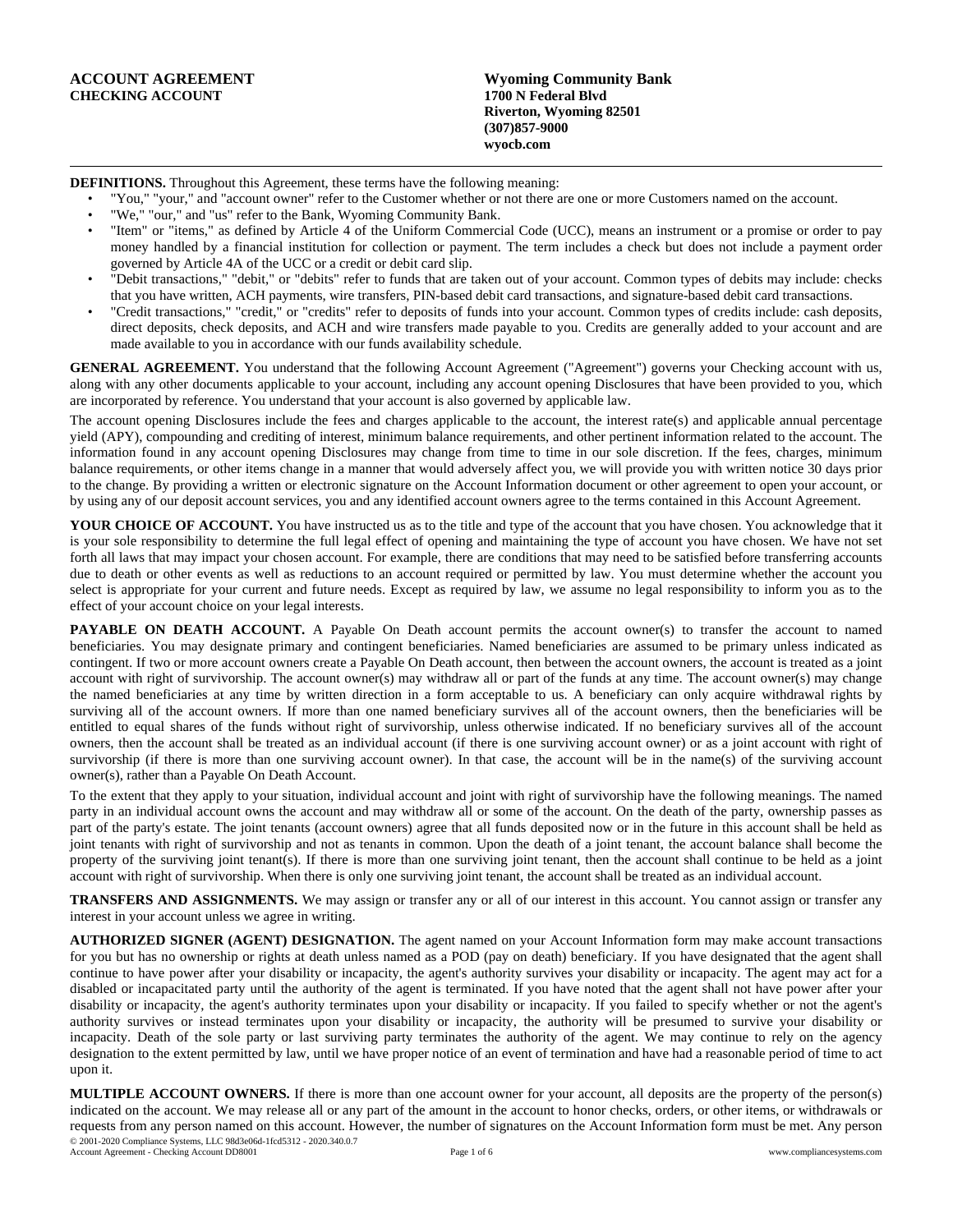named on the account is liable for an amount equal to the overdrawn balance plus any overdraft fees regardless of whether he or she signed the item or benefited from the proceeds of the item. Upon receiving written notice from any person named on the account, we may freeze the account. The account may be frozen until we receive written notice, signed by all parties named in the account, as to the disposition of funds. We may also freeze the account upon receipt of notice of the death or incapacity of an account owner until we have received all necessary documentation to establish to whom payment should be made. We may use the funds to satisfy a debt or judgment of any person named on this account if ordered to do so by a court of law.

**POWER OF ATTORNEY.** If you wish to name another person to act as your attorney in fact or agent in connection with your account, we must approve the form of appointment.

**RESTRICTIVE LEGENDS.** We are not required to honor any restrictive legend on checks you write unless we have agreed to the restriction in writing signed by an officer of the Bank. Examples of restrictive legends are "two signatures required", "must be presented within 90 days" or "not valid for more than \$1,000.00."

**STALE OR POSTDATED CHECKS.** We reserve the right to pay or dishonor a check more than six (6) months old without prior notice to you. You agree not to postdate any check drawn on the account. If you do, and the check is presented for payment before the date of the check, we may pay it or return it unpaid. We are not liable for paying any stale or postdated check. Any damages you incur that we may be liable for are limited to actual damages not to exceed the amount of the check.

**PREAUTHORIZED CHECKS OR DRAFTS.** You should guard information about your account (such as your routing number and your account number) as carefully as you would guard blank checks. If you voluntarily give such information about your account to a party which is seeking to sell you goods or services, without physically delivering a check to that party, any debit to or withdrawal from your account it initiates will be deemed authorized by you.

**VERIFYING FUNDS AVAILABILITY FOR CHECK.** You authorize us to release funds availability information about your account to individuals or merchants who represent to us that they have received a check from you.

**CHECK SAFEKEEPING.** If you utilize a check safekeeping system or any other system offered by us for the retention of your checks, you understand that the canceled checks will be retained by us and destroyed after a reasonable time period or as required by law. Any request for a copy of any check may be subject to a fee, as indicated in the Fee Schedule or Disclosures and as allowed by law. If for any reason we cannot provide you with a copy of a check, our liability will be limited to the lesser of the face amount of the check or the actual damages sustained by you.

**YOUR RESPONSIBILITY FOR BACK OF CHECK.** All negotiable paper ("checks") presented for deposit must be in a format that can be processed and we may refuse to accept any check that does not meet this requirement. All endorsements on the reverse side of any check deposited into your account must be placed on the left side of the check when looking at it from the front, and the endorsements must be placed so as not to go beyond an area located 1-½ inches from the left edge of the check when looking at it from the front. It is your responsibility to ensure that these requirements are met and you are responsible for any loss incurred by us for failure of an endorsement to meet this requirement.

**ELECTRONIC CHECKS AND ELECTRONICALLY-CREATED ITEMS.** Pursuant to Regulation CC, electronic checks may be treated the same as paper checks for check collection and processing purposes. See the Substitute Checks section for more information.

Electronically-created items ("ECI") are check-like items created in electronic form that never existed in paper form. For example, you set up automatic bill payments with us to pay your utility bill. From your account information, we create an ECI that is sent to your utility company for payment. An ECI cannot be used to create a substitute check since it never existed in paper form.

**SUBSTITUTE CHECKS.** To make check processing faster, federal law permits financial institutions to replace original checks with "substitute checks." These substitute checks are similar in size to the original checks with a slightly reduced image of the front and back of the original check. The front of a substitute check states: "This is a legal copy of your check. You can use it the same way you would use the original check." You may use a substitute check as proof of payment just like the original check. Some or all of the checks that you receive back from us may be substitute checks. An electronic check can be used to create a substitute check since the electronic image and electronic information was derived from its paper form.

**REMOTE DEPOSIT CAPTURE.** Remote deposit capture ("RDC") allows you to make deposits to your account from remote locations by electronically transmitting digital images of your original paper checks, which are drawn on or payable through United States financial institutions in United States dollars to us. We may then use the digital image to create an electronic check or substitute check for collection. If you use our RDC services, if applicable, we may require you to endorse the back of the paper check to indicate that it has been remotely deposited. For example, "for mobile deposit only" or "for mobile deposit at Wyoming Community Bank only."

**REMOTELY CREATED CHECKS.** A remotely created check, as defined in Regulation CC, means a check that is not created by the paying bank and that does not bear a signature applied, or purported to be applied, by the person on whose account the check is drawn. By having a deposit account with us, you certify that all remotely created checks deposited to your account(s) will be expressly and verifiably authorized by the payer. And we reserve the rights to refuse for deposit any such remotely created check if we have any reason to believe that the check is fraudulent in any manner and to obtain from you the payer's express, verifiable authorization for any such check.

**WITHDRAWALS.** Deposits will be available for withdrawal consistent with the terms of the Disclosures. Withdrawals may be subject to a service charge.

**DEPOSITS.** Deposits may be made in person, by mail, or in another form and manner as agreed by us in our sole discretion. We are not responsible for transactions mailed until we actually receive and record them. We may in our sole discretion refuse to accept particular instruments as a deposit to your account. Cash deposits are credited to your account according to this Agreement. Other items you deposit are handled by us according to our usual collection practices. If an item you deposit is returned unpaid, we will debit your account for the item and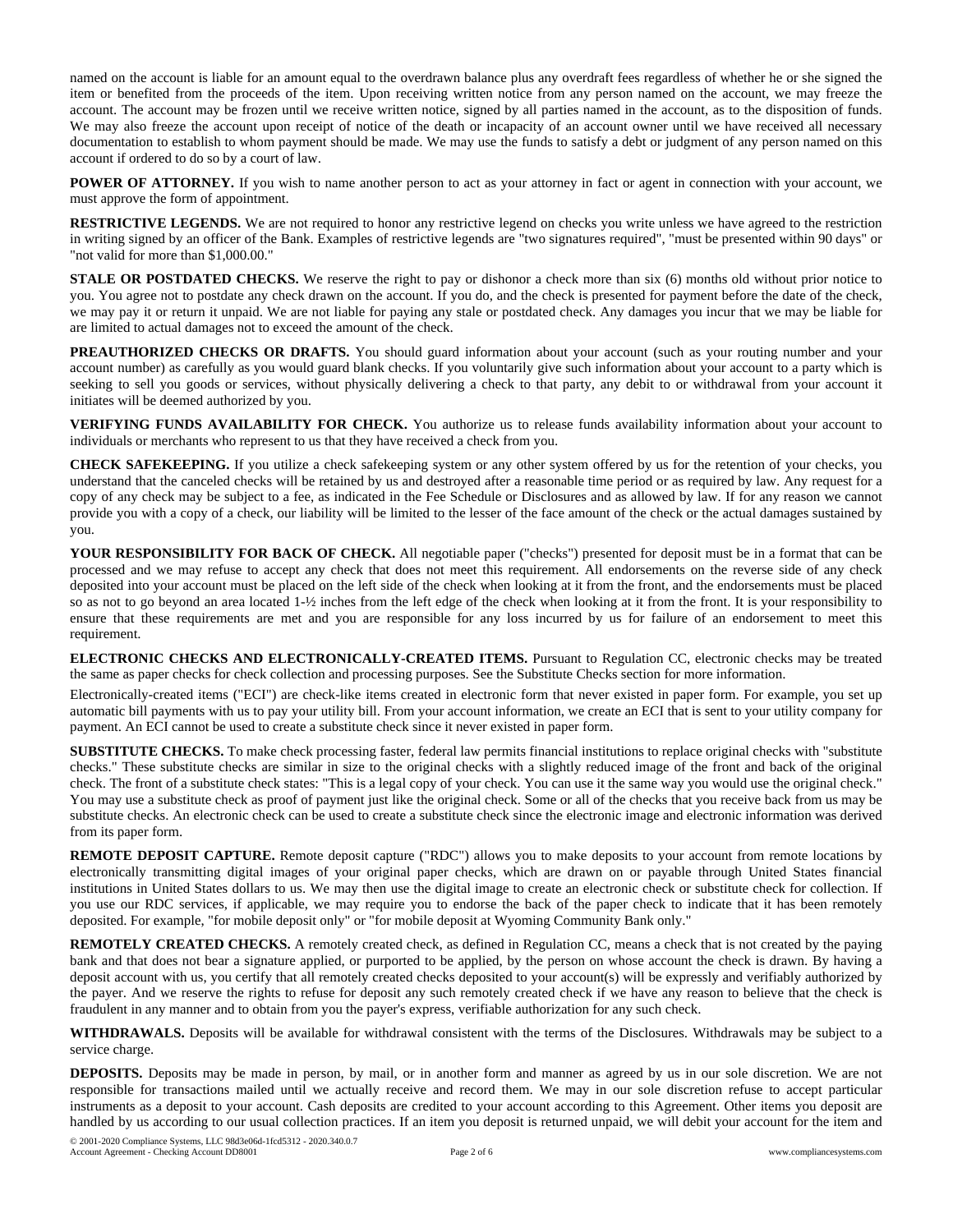adjust any interest earned. You are liable to us for the amount of any check you deposit to your account that is returned unpaid and all costs and expenses related to the collection of all or part of such amount from you. Funds deposited to your account, excluding any Time Deposit accounts, are available in accordance with the Disclosures.

**COLLECTION OF DEPOSITED ITEMS.** In receiving items for deposit or collection, we act only as your agent and assume no responsibility beyond the exercise of ordinary care. All items are credited subject to final settlement in cash or credits. We shall have the right to forward items to correspondents including all Federal Reserve Banks, and we shall not be liable for default or neglect of said correspondents for loss in transit, nor shall any correspondent be liable except for its own negligence. You specifically authorize us or our correspondents to utilize Federal Reserve Banks to handle such items in accordance with provisions of Regulation J (12 CFR Part 210), as revised or amended from time to time by the Federal Reserve Board. In the event we are subject to local clearinghouse rules, you specifically authorize us to handle such items in accordance with the rules and regulations of the clearinghouse.

If we permit you to withdraw funds from your account before final settlement has been made for any deposited item, and final settlement is not made, we have the right to charge your account or obtain a refund from you. In addition, we may charge back any deposited item at any time before final settlement for whatever reason. We shall not be liable for any damages resulting from the exercise of these rights. Except as may be attributable to our lack of good faith or failure to exercise ordinary care, we will not be liable for dishonor resulting from any reversal of credit, return of deposited items or for any damages resulting from any of those actions.

**STATEMENTS.** We will provide you with a periodic statement showing the account activity. The last address you supply us in writing will be deemed the proper address for mailing this statement to you. The account holder who receives this statement is the agent for his/her co-account holder(s) for purposes of receiving the statement and items. You must exercise reasonable care in reviewing your statement and reasonable promptness in notifying us of any discrepancies, such as alterations or forged or unauthorized signatures, even if by the same wrongdoer. Reasonable promptness will not exist if you fail to notify us within ACCOUNT STATEMENTS You are responsible for promptly examining your statement each statement period and reporting any irregularities to us. Each account statement will be considered to correctly reflect your transactions, such as deposits, withdrawals, credits, refunds, imposition of fees, interest or dividends, and other additions and subtractions to your account, unless you notify us in writing within certain time limits after the statement that incorrectly reflects your transactions is made to available to you. We will not be liable for any check that is altered or any signature that is forged unless you notify us within Thirty (30) calendar days after the statement and the altered or forged item(s) are made available.Also, we will not be liable for any subsequent items paid, in good faith, containing an unauthorized signature or alteration by the same wrongdoer unless you notify us in writing within Ten (10) calendar days after the statement and first altered or forged items were made available. You must report any other account problem including encoding errors, and errors involving additions or subtractions (debits and credits) not other wise covered herein, including electronic transactions not covered by the Electronic Funds Transfer Act, within sixty (60) calendar days after we mail or otherwise make the statement available to you. If you fail to notify us of any discrepancies, with reasonable promptness, your right to assert such discrepancies will be barred or limited to the extent permitted by law. Additionally, you agree that we will not be liable for discrepancies reported to us after one year after we mail or otherwise make the statement or items available to you, even if we failed to exercise ordinary care. However, if the discrepancy is the result of an electronic fund transfer, the provisions of the Disclosures will control its resolution. If you do not receive a statement from us because you have failed to claim it or have supplied us with an incorrect address, we may stop sending your statements until you specifically make written request that we resume sending your statements and you supply us with a proper address.

**ACH AND WIRE TRANSFERS.** This Agreement is subject to Article 4A of the Uniform Commercial Code - Funds Transfers as adopted in the state of Wyoming. If you send or receive a wire transfer, you agree that Fedwire® Funds Service may be used. Federal Reserve Board Regulation J is the law that covers transactions made over Fedwire® Funds Service. When you originate a funds transfer for which Fedwire® Funds Service is used, and you identify by name and number a beneficiary financial institution, an intermediary financial institution or a beneficiary, we and every receiving or beneficiary institution may rely on the identifying number to make payment. We may rely on the number even if it identifies a financial institution, person or account other than the one named.

If you are a party to an Automated Clearing House ("ACH") entry, you agree that we may transmit an entry through the ACH, and you agree to be bound by the National Automated Clearing House Association ("NACHA") Operating Rules and Guidelines, the rules of any local ACH, and the rules of any other systems through which the entry is made.

**PROVISIONAL PAYMENT.** Credit we give you is provisional until we receive final settlement for that entry. If we do not receive final settlement, you agree that we are entitled to a refund of the amount credited to you in connection with the entry, and the party making payment to you via such entry (i.e., the originator of the entry) shall not be deemed to have paid you in the amount of such entry.

**INTERNATIONAL ACH TRANSACTIONS.** If your transaction originates from a financial agency that is outside of the territorial jurisdiction of the United States, it may be subject to additional review for compliance with the rules of the Office of Foreign Assets Control (OFAC). If additional review is required, the International ACH transaction will not be available to you until it passes final verification.

**NOTICE OF RECEIPT.** We will not provide you with notice of our receipt of the order, unless we are so requested by the transfer originator in the order. However, we will continue to notify you of the receipt of payments in the periodic statements we provide to you.

**CHOICE OF LAW.** We may accept on your behalf payments to your account which have been transmitted, that are not subject to the Electronic Fund Transfer Act, and your rights and obligations with respect to such payments shall be construed in accordance with and governed by the laws of the state where we are located.

## **STOP PAYMENTS.**

.

**STOP PAYMENT ON CHECKS.** You may stop payment on a check drawn against your account by a record or written order or other confirmation as allowed by us, provided that we receive the Stop Payment Order in a time and manner that gives us a reasonable opportunity to act on it. The Stop Payment Order must describe the check or account with reasonable certainty. Oral requests for a Stop © 2001-2020 Compliance Systems, LLC 98d3e06d-1fcd5312 - 2020.340.0.7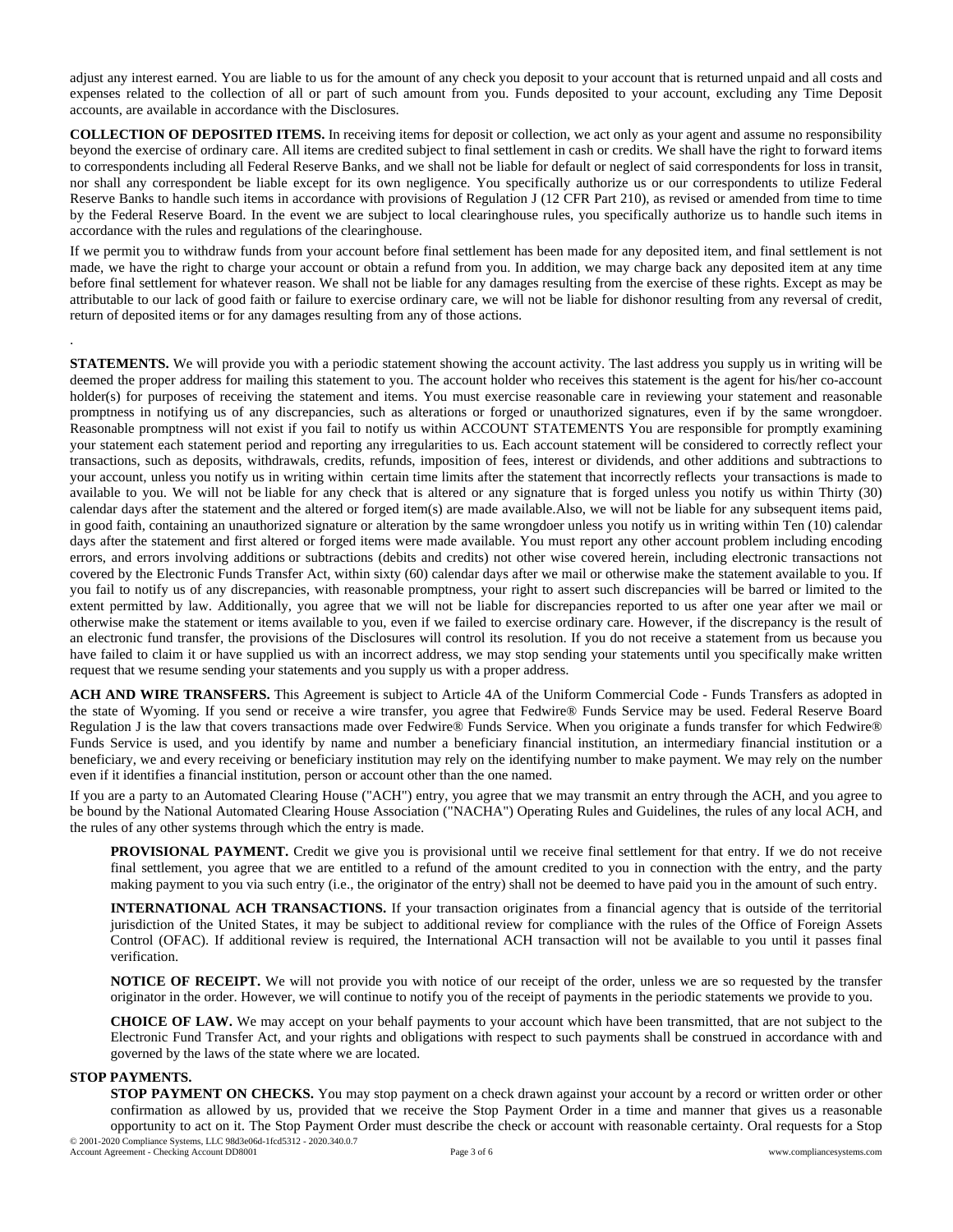Payment Order are binding on us for 14 calendar days only and must be confirmed by you in a record or writing within that period. If the record or written confirmation is not received as specified, we will no longer be bound by your request. Upon receipt of confirmation in a record or writing, a Stop Payment Order on a check remains in effect for six months or until we receive a record or writing revoking the Stop Payment Order, whichever occurs first. If the check on which a Stop Payment Order has been placed has not cleared or been returned to you by the payee, you may renew the Stop Payment Order for an additional six months by providing a request to us in a record or writing within the time period the Stop Payment Order is in effect. You understand that we may accept the Stop Payment Order request from any of the authorized signers of the account regardless of who signed the check.

We have a daily cutoff time by which we must receive any knowledge, notice, Stop Payment Order, set-off or legal process affecting our right or duty to pay a check. That cutoff time is one hour after the opening of your branch's banking day, following the banking day on which your branch received the check.

**STOP PAYMENT ON ACH DEBITS.** A Stop Payment Order may be placed on either a one-time debit transfer or on a multiple debit entry transfer. If you request a Stop Payment Order on an Electronic Check Conversion or other one-time debit transfer, we must receive the request, orally or in a record or writing, in a period of time that provides us a reasonable opportunity to act on it prior to acting on the debit entry, otherwise the Stop Payment Order shall be of no effect. If you requested a stop payment on a multiple debit entry transfer, we must receive the Stop Payment Order, orally or in a record or writing, at least three business days before a scheduled multiple debit entry. Oral stop payment orders are binding on us for 14 calendar days only and must be confirmed by you in a record or writing within that period. A Stop Payment Order on an ACH debit will remain in effect until the earlier of 1) your withdrawal of the Stop Payment Order, or 2) the return of the debit entry, or, where a Stop Payment Order is applied to more than one debit entry under a specific authorization involving a specific payee (Originator), the return of all such debits. When a stop is placed on a multiple debit entry transfer, we may require your confirmation in a record or writing stating that you have canceled your authorization for the transfer with the payee (a Stop Payment Order does not revoke authorization).

The Stop Payment Order shall be governed by the provisions of the Uniform Commercial Code 4A in effect in the state in which we are located, the Electronic Fund Transfer Act (Regulation E), *NACHA Operating Rules*, and any applicable state law.

You will be charged a fee every time you request a Stop Payment Order, and for each Stop Payment Order renewal you make. A release of the Stop Payment Order may be made by the person who initiated the stop payment request or any of the authorized signers on the account. Our acceptance of a stop payment request does not constitute a representation by us that the item has not already been paid or that we have had a reasonable opportunity to act on the request.

**DEATH OR INCOMPETENCY.** Neither your death nor a legal adjudication of incompetence revokes our authority to accept, pay, or collect items until we know of the fact of death or of an adjudication of incompetence and have a reasonable opportunity to act on it. To the extent permitted by law, even with knowledge, we may for 10 days after the date of death, pay checks drawn on or before the date of death unless ordered to stop payment by a person claiming an interest in the account.

## **NON-SUFFICIENT FUNDS AND OVERDRAFTS - AVAILABLE BALANCE**.

**HOW WE DECIDE TO PAY AN ITEM OR DEBIT.** We use an available balance method to determine if there are sufficient funds in your account to pay an item or debit transaction. The available balance reflects deposits and transactions that have been posted to your account, such as checks you have written, and transactions that have been authorized but not yet posted to your account, including deposit holds and holds on debit card transactions that have been authorized but not yet posted (i.e., preauthorization holds). These pending transactions and holds reduce your available balance. For example, you have \$100 in your account and a pending transaction of \$30. Your available balance is \$70 because the pending \$30 transaction reduces your available account balance.

**HOW WE ASSESS FEES.** If there are insufficient funds to pay a debit transaction or item based on your available balance, we may either: 1) return the debit or item or 2) pay the debit or item at our discretion. We may charge you fees if we return the debit or item or pay the debit or item on your behalf.

**RETURN ITEM FOR NON-SUFFICIENT FUNDS.** If we do not pay the debit transaction or item on your behalf and return the debit or item, we may charge you non-sufficient funds fees. Pursuant to NACHA Operating Rules and Guidelines and other applicable laws, a debit or item may be presented for payment more than one time. We may charge you non-sufficient funds fees for each resubmission of a debit or re-presentation of an item, which means you may incur multiple non-sufficient funds fees if a debit or item is returned more than one time. For example, you write a check from your account with us. The check is returned for non-sufficient funds, and we may charge you non-sufficient funds fees. The same check is then re-presented to us for payment, and the check is returned again for non-sufficient funds. We may charge you non-sufficient funds fees the second time the check is presented for payment and returned for non-sufficient funds.

**OVERDRAFTS.** If we pay the debit transaction or item on your behalf, you will be responsible for the overdrawn balance, and we may charge you overdraft fees. As discussed above, subsequent pending transactions and holds impact your available balance, which may cause your account to become overdrawn and subject to overdraft fees. For example, you have \$100 in your account. You use your debit card at a gas station and a preauthorization hold of \$60 is placed on your account because the amount of the transaction is not known at the time of authorization even though your gas was only \$50. The authorization hold reduces your available account balance to \$40. You then spend \$50 on groceries. If we pay this debit on your behalf, you will be responsible for paying the overdrawn balance, and we may charge you overdraft fees.

**SIGNATURES.** Your signature on the Account Information document is your authorized signature. You authorize us, at any time, to charge you for all checks, drafts, orders, or other items for the payment of money, that are drawn on us regardless of by whom or by what means (including facsimile signature(s)) your signature may have been affixed so long as the signature resembles the signature specimen in our files. For withdrawal and other purposes relating to any account you have with us, we are authorized to recognize your signature; and we will not be liable to you for refusing to honor signed instruments or instructions if we believe in good faith that one or more of the signatures appearing on the instrument or instructions is not genuine.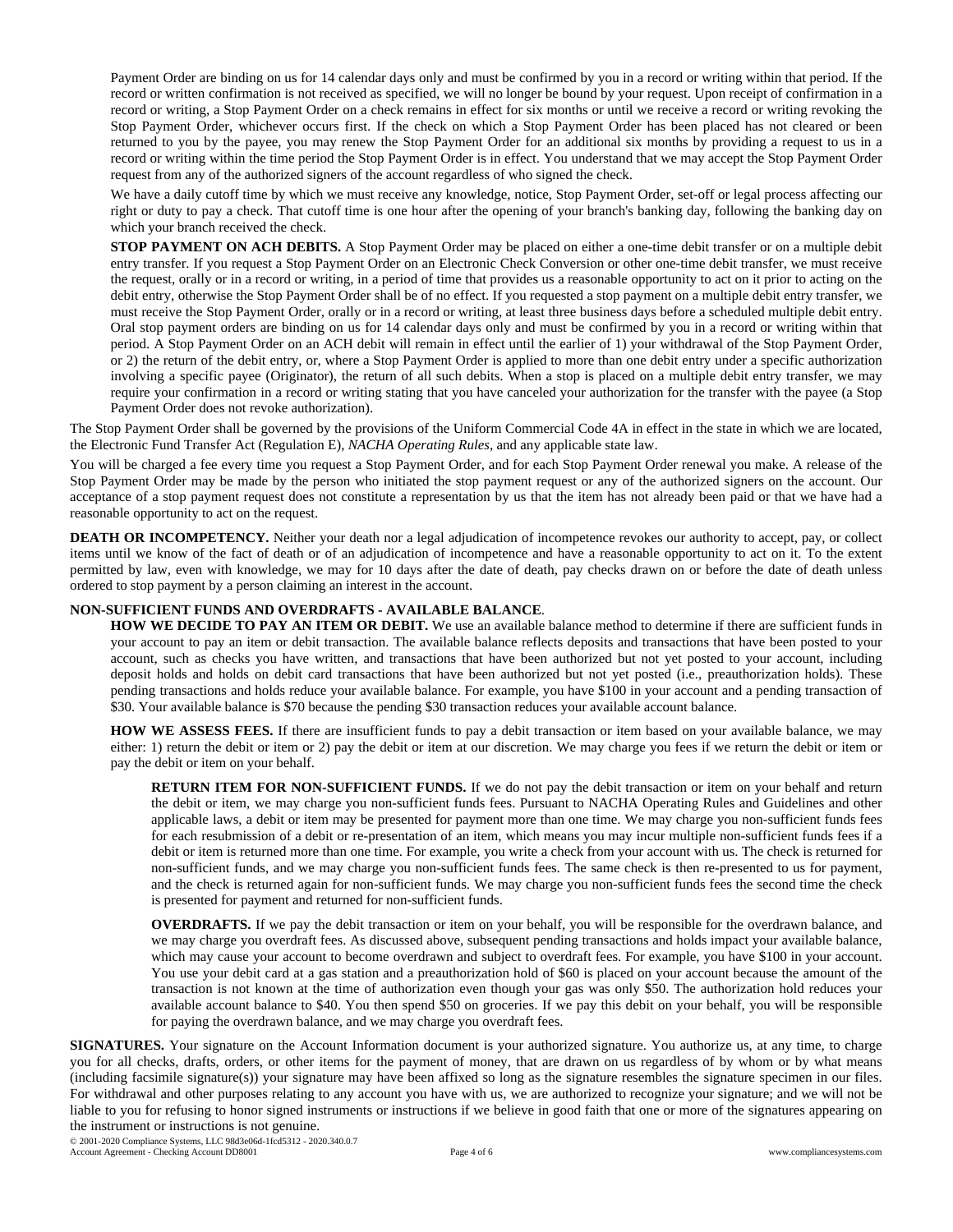If your items are signed using any facsimile signature or non-manual form of signature, you acknowledge that it is solely for your benefit and convenience. You agree that no facsimile signature you have authorized us to honor may be considered a forgery or an unauthorized signature, and that every authorized facsimile signature shall be effective as the signatory's own original, manual signature. You accept sole responsibility for maintaining security over any device affixing the signature as such signature will be effective regardless of whether the person affixing it was authorized to do so. Your authorization notwithstanding, we are not obligated to accept or pay any items bearing facsimile signatures.

Further, most checks, and other items are processed automatically, i.e., without individual review of each item. Therefore, unless we agree in a separate writing, in our sole discretion, upon your request and due to unique circumstances to conduct individual review of each item, you agree that we are acting within common and reasonable banking practices by automatically processing checks, and other items, i.e., without individual review of each check, or item. You agree to indemnify, defend, and hold us harmless from and against all loss, costs, damage, liability, and other injury (including reasonable attorney fees) that you or we may suffer or incur as a result of this practice.

**PAYMENT OF INTEREST.** Interest will be calculated and paid in accordance with the Disclosures provided to you at the time you opened the account.

**FEES, SERVICE CHARGES AND BALANCE REQUIREMENTS.** You agree to pay us and are responsible for any fees, charges or balance/deposit requirements as provided in the Disclosures provided to you at the time you opened the account. Fees, charges and balance requirements may change from time to time. We also reserve the right to impose a service charge for cashing checks drawn on your account if the person cashing the check is not a customer of this Bank.

**SET-OFFS AND SECURITY INTEREST.** If you ever owe us money as a borrower, guarantor, or otherwise, and it becomes due, we have the right under the law (called "set-off") and under this Agreement (by which you grant us a security interest in your deposit account and any other accounts held by you) to use your account funds to pay the debt, where permitted by law. If your account is held jointly, that is, if there is more than one account owner, we may offset funds for the debt of any one of the joint owners. Similarly, we may also set-off funds from the individual accounts of any one of the joint owners to satisfy obligations or debts in the joint account. The security interest granted by this Agreement is consensual and is in addition to our right of set-off.

**CLAIMS.** In response to any garnishment, attachment, restraining order, injunction, levy, citation to discover assets, judgment, reclamation, other order of court or other legal process ("Claim(s)"), we have the right to place a hold on, remove from your account(s) and/or remit to the designated third-party(ies) any amount on deposit in your account(s) as set forth in and required by such Claim(s). If the account(s) is/are held jointly, we may place the hold, remove from the account(s) and/or remit the amounts from the account(s) arising from any Claim(s) relating to any one or more of the account holders. In addition, we may charge against your account(s) any fee authorized by law in connection with the Claim(s) or as otherwise set forth in the Disclosures.

**DORMANT/INACTIVE ACCOUNTS.** You understand that if your account is dormant or inactive, we may charge fees specified in the Disclosures and cease any interest payments to the extent permitted by the law. You agree that we are relieved of all responsibility if your account balance is escheated (that is, turned over to the state) in accordance with state law.

**ATTORNEYS' FEES AND EXPENSES.** You agree to be liable to us for any loss, costs or expenses, including reasonable attorneys' fees to the extent permitted by law, that we incur as a result of any dispute involving your account, and you authorize us to deduct any such loss, costs or expense from your account without prior notice to you. This obligation includes disputes between yourself and us involving the account and situations where we become involved in disputes between you and an authorized signer, another joint owner, or a third party claiming an interest in the account. It also includes situations where you, an authorized signer, another joint owner, or a third party takes action with respect to the account that causes us, in good faith, to seek the advice of counsel, whether or not we actually become involved in a dispute.

**LEGAL PROCESS AGAINST ACCOUNT.** You agree to be responsible for, to reimburse us, and/or have your account charged for any expenses or reasonable attorney fees we incur due to an attachment, garnishment, levy or subpoena of records of your account. Any garnishment or other levy against your account is subject to our right of set-off and security interest. We may restrict the use of your account if it is involved in any legal proceeding.

**CLOSING ACCOUNT.** We may close the account at any time, with or without cause, after sending you notice if advance notice is required by law. If applicable, a notice may be sent to you that specifies when the account will be closed. At our discretion, we have the authority to pay an otherwise properly payable check, which is presented after the closing of your account. Such a termination will not release you from any fees or other obligations incurred before the termination. We will send a check for the balance in our possession to which you are entitled.

**OUR WAIVER OF RIGHTS.** You understand and agree that no delay or failure on our part to exercise any right, remedy, power or privilege available to us under this Agreement shall affect or preclude our future exercise of that right, remedy, power or privilege.

**YOUR WAIVER OF NOTICE.** By signing the Account Information form, you waive any notice of non-payment, dishonor or protest regarding any items credited to or charged against your deposit account to the extent permitted by law. For example, if a check that you deposited is dishonored and returned to us, we are not required to notify you of the dishonor.

**NOTICE.** You are responsible for notifying us of any address or name changes, death of an account holder, or other information affecting your account. Notices must be in a form and manner acceptable to us with enough information to allow us to identify the account. Notice sent by you to us is not effective until we have received it and have had a reasonable opportunity to act upon it. Written notice sent by us to you is effective when mailed to the last address supplied.

**TELEPHONE AND ELECTRONIC COMMUNICATION.** You agree that we may call or send text messages to you at the telephone numbers that you provide to us, including a cell phone number, which may result in charges to you, for informational purposes regarding your account(s) with us. These calls and text messages may be made from an automatic telephone dialing system (i.e., an autodialer) or from an artificial or prerecorded voice message system. Additionally, you agree that we may send electronic communication to you at the email addresses you provide to us. You may contact us at any time if you no longer want to receive these communications from us. © 2001-2020 Compliance Systems, LLC 98d3e06d-1fcd5312 - 2020.340.0.7

Account Agreement - Checking Account DD8001 Page 5 of 6 www.compliancesystems.com